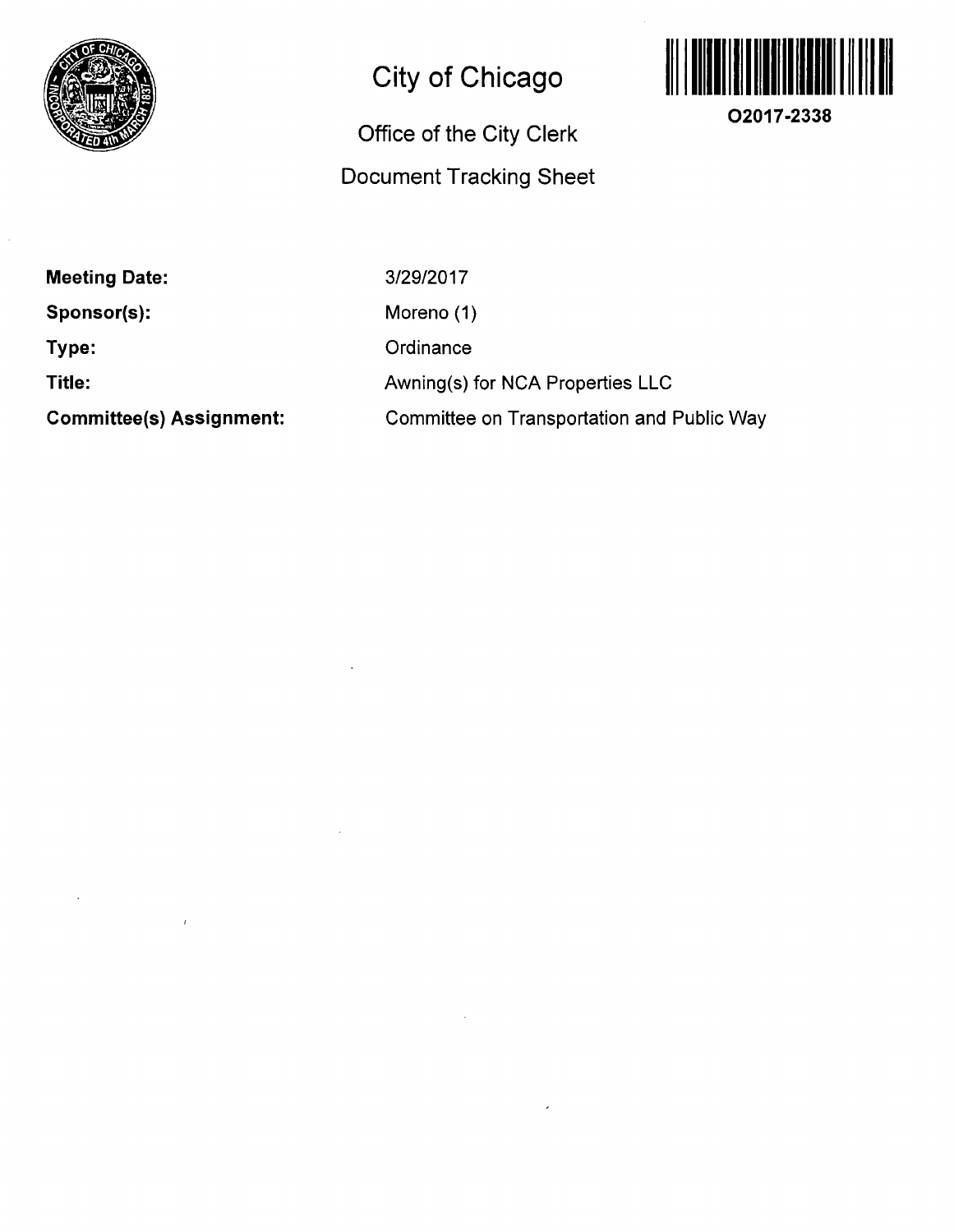

**ORDINANCE** NCA PROPERTIES, LLC Acct. No. 361386-2 Permit No. 1126967

Be It Ordained by the City Council of the City of Chicago:

SECTION 1. Permission and authority are hereby given and granted to NCA PROPERTIES, LLC, upon the terms and subiect to the conditions of this ordinance to maintain and use, as now constructed, one (1) Awning(s) projecting over the public right-of-way adjacent to its premises known as 509 N. Wolcott Ave..

Said Awning(s) at N. Wolcott measure(s): One (1) at ten (10) feet in length, and four (4) feet in width for a total of forty (40) square feet.

The location of said privilege shall be as shown on prints kept on file with the Department of Business Affairs and Consumer Protection and the Office of the City Clerk.

Said privilege shall be constructed in accordance with plans and specifications approved by the Zoning Department - Signs.

This grant of privilege in the public way shall be subject to the provisions of Section 10-28-015 and all other required provisions of the Municipal Code of Chicago.

The grantee shall pay to the City of Chicago as compensation for the privilege #1126967 herein granted the sum of fifty (\$50.00) per annum in advance.

A 25% penalty will be added for payments received after due date.

The permit holder agrees to hold the City of Chicago harmless for any damage, relocation or replacement costs associated with damage, relocation or removal of private property caused by the City performing work in the public way.

Authority herein given and granted for a period of five (5) years from and after 02/15/2017.

Alderman

Proco Joe Moreno 1st Ward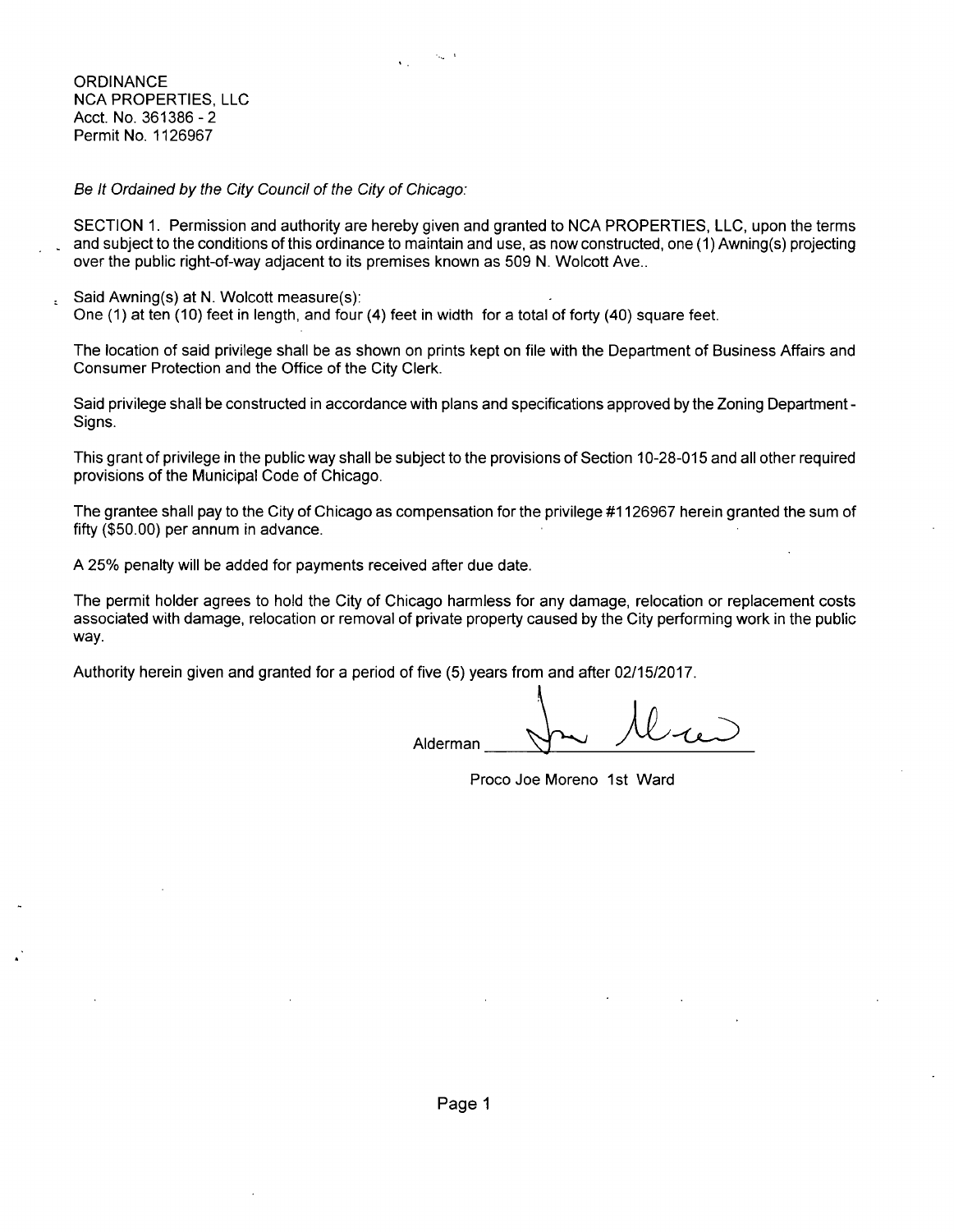

GRAND AVE